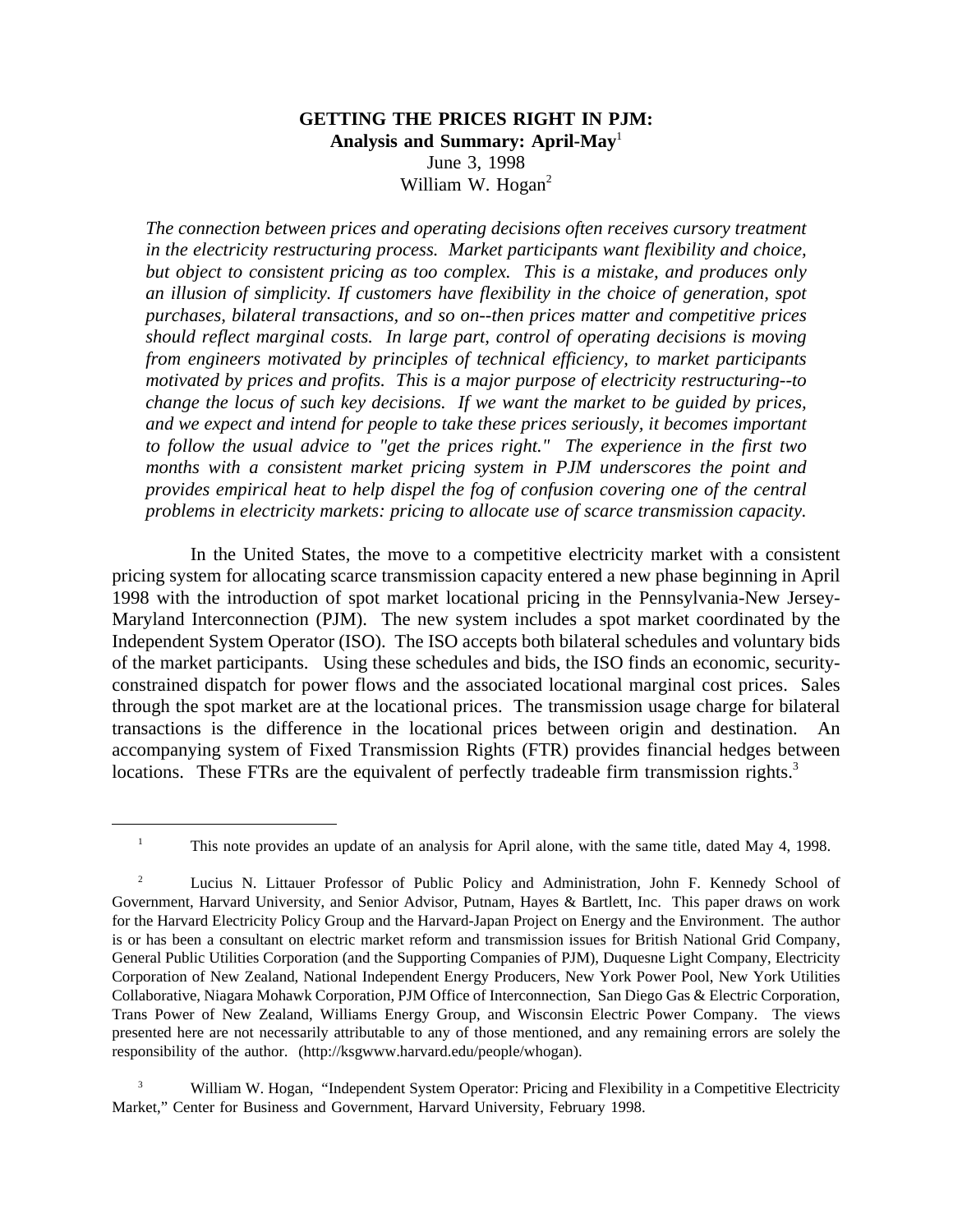The new PJM pricing system was embraced after an experiment during 1997 with an alternative zonal pricing approach that proved to be fundamentally inconsistent with a competitive market and user flexibility.<sup>4</sup> The experiment made the point in a dramatic way.<sup>5</sup> The important issue is not the total cost of transmission congestion, which may be small on average and is often mistakenly dismissed as irrelevant. Rather, the point is the incentives at the margin when the system is constrained. In designing the rules for transmission pricing and access for a competitive market, it matters little how the rules perform when the system is unconstrained. The important question is how the rules deal with the market when the system is constrained. The zonal pricing system allowed market participants the flexibility to choose between bilateral transactions and spot purchases, but did not simultaneously present them with the costs of their choices. The circumstances created a false and artificial impression that savings of \$10 per MWh or more could be achieved simply by converting a spot transaction into a bilateral schedule. Faced with this perverse pricing incentive, market participants responded naturally by scheduling more bilateral transactions than the transmission system could accommodate. Inevitably, the ISO had to intervene by restricting the market and constraining choice to preserve reliability. The PJM ISO was fully aware of the perverse incentives of zonal congestion pricing and the problems they created. But without the authority to change the pricing rules, the ISO had no alternative but to restrict the market.

Even if the total cost of congestion might be modest over a year, a gap of \$10 per MWh between the true costs of transmission usage and what participants pay is more than sufficient to get the attention of market participants at the time when it matters most, when the system is constrained. Given the margins in this business, market participants will change their behavior for \$1. And the changes in behavior can substantially affect system operations; in fact, the whole point of electricity restructuring is that changes in behavior can affect system operations and lead to different patterns of electricity use and investment.

By contrast, the locational pricing system avoids this perverse incentive. By construction, the locational prices equal system marginal costs. Every generator would be producing at its short-run profit maximizing output, given the prices. The market equilibrium would support the necessary dispatch in the presence of the transmission constraints. Spot-market transactions and bilateral schedules would be compatible. Flexibility would be allowed and reliability maintained consistent with the choices of the market participants.

Faced with this reality, the Federal Energy Regulatory Commission acted to approve the locational pricing system that became operational in PJM at the beginning of April of 1998. The developing experience with this full locational pricing of the use of scarce transmission capacity deserves close study by the Commission and all system operators.

<sup>&</sup>lt;sup>4</sup> Here the issue is pricing for transmission congestion. The recovery of embedded costs of transmission investment through access charges is a separate matter that is amenable to zonal approach.

<sup>5</sup> For details, see William W. Hogan, "FERC Policy on Independent System Operators: Supplemental Comments," Federal Energy Regulatory Commission, Docket No. PL98-5-000, Washington DC, May 1, 1998.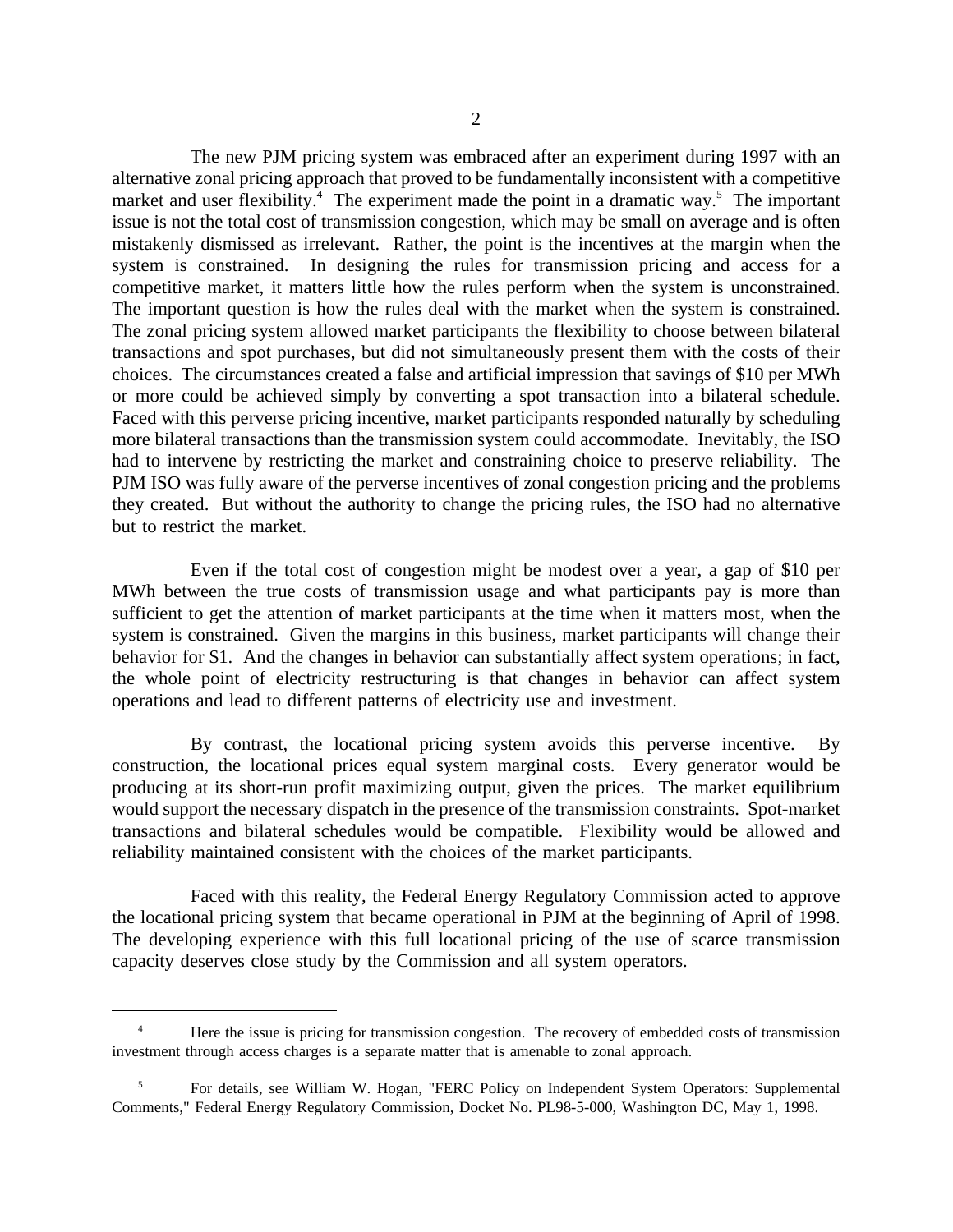To put the problem in context, note that market clearing prices can vary substantially, even without transmission constraints.<sup>6</sup> The accompanying figure shows the prices in PJM over the day of April 9, 1998. This was not the most volatile day, and there were no transmission constraints during the day. However, the market clearing price varied from a low of \$13 MWh to a high of \$54. Clearly market participants must deal with substantial



changes in prices, even without transmission congestion.

Although these are the early days, the new locational pricing mechanism is working as anticipated by the ISO and the supporters of the approach, but apparently not as anticipated by many who dismissed the importance of this issue. April and May are not typically highly constrained periods in PJM, and it would not have been impossible for the first days of locational pricing to have been boring. With no constraints, the locational prices, ignoring losses, would be identical at all locations. The cost of transmission between points--the difference in the locational prices--would have been zero. Nothing much might have happened until we approached the summer, when congestion would be more likely, as for the previous year.

In the event, the results were not boring. The system experienced transmission constraints, locational prices separated, and the opportunity cost of transmission was quite large. The lowest locational prices were sometimes negative, reflecting the value of counterflow in the system where it would be cheaper to pay participants to take power at some locations and so relieve transmission constraints. The highest locational prices were very large, much larger than the marginal cost of the most expensive plant, reflecting the need to simultaneously increase output from expensive plants and decrease output from cheap plants, just to meet a increment of load at a constrained location. Over all hours in April, for example, the low price was -\$45 at 1500 hours on April 18 at "JACK PS," and the highest price was \$232 at 1100 hours on April 16 at "SADDLEBR," both locations being in the Public Service territory. As large a range as this is, it is smaller than the range in marginal costs that occurred before the prices were charged,

<sup>6</sup> The data used here were taken from the PJM web site at www.pjm.com for April and May 1998.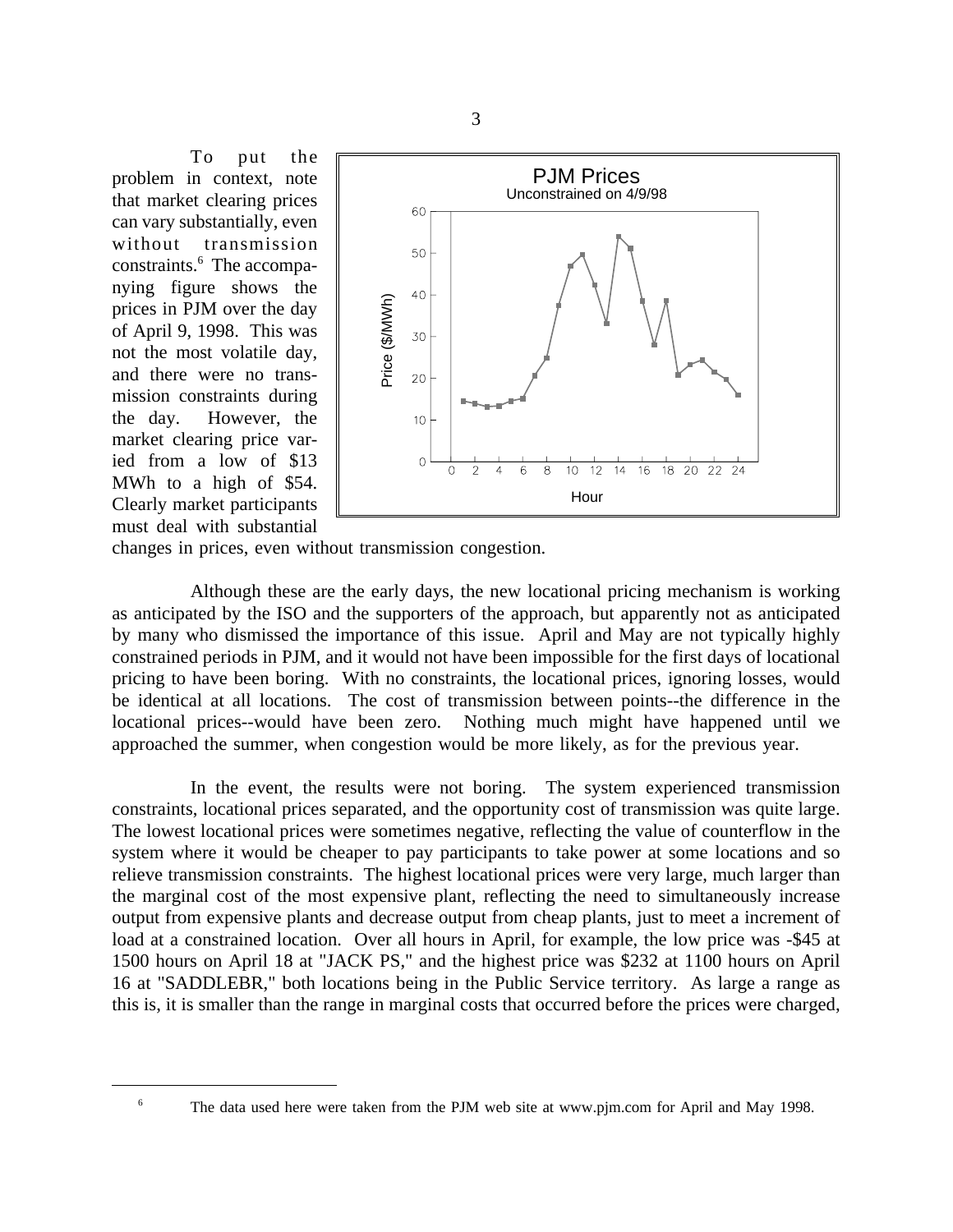when users could ignore the cost of congestion.<sup>7</sup>

The contemporaneous difference in locational prices, which is the price of transmission, has been large as well. If we take the \$1 per MWh standard as an arbitrary threshold, the range of highest to lowest price across locations exceeded the threshold for 119 hours in April, or approximately 17% of the time. As shown in the accompanying figure, the frequency distribution of the price range in constrained hours is skewed, with a median



hourly price range at \$33 and a mean of \$49. When the system is constrained and the market incentives matter the most, the marginal costs of transmission can be large indeed.

The data for May reinforce this initial impression. In general, May saw both higher prices and more transmission congestion. The difference between the highest and lowest locational price exceeded the \$1 threshold for 183 hours in May, or approximately 25% of the time. As shown in the accompanying figure, the frequency distribution of this congestion price shifted to higher costs. In May, the median of the



<sup>7</sup> On March 26, 1998, at 2200 hours, the difference between the highest to the lowest marginal cost was almost \$400.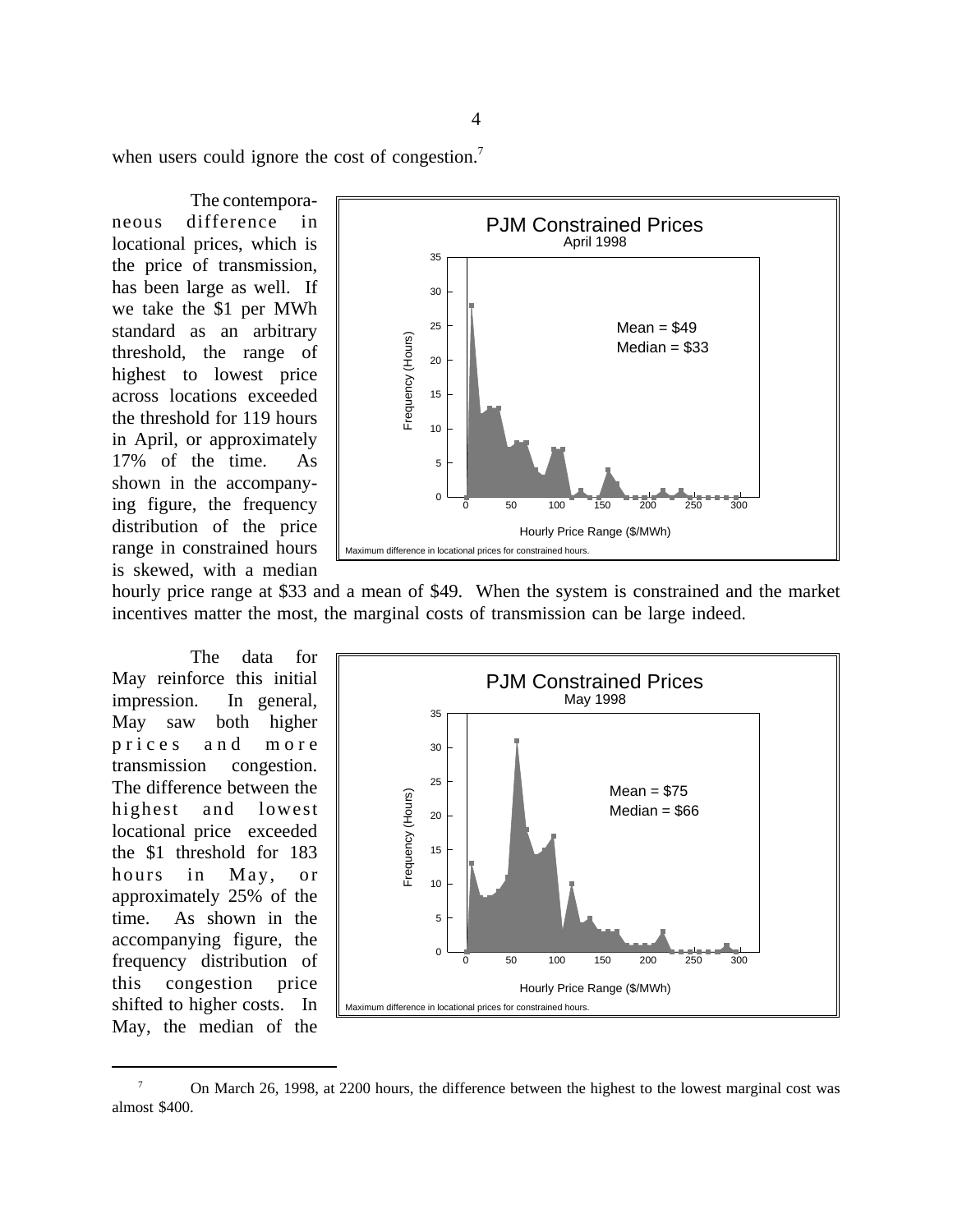hourly price ranges doubled to \$66 and the mean increased to \$75.

The evidence shows many things. For example, calculating and reporting the locational prices for each point on the grid are not especially complex tasks, at least for the system operator who has the necessary information available. The prices can be available every five minutes on the Internet. Faced with these prices, the market participants adjust their behavior, just as intended. The transition was not painless, especially for those who ignored many warnings and entered into "seller's choice" contracts that gave the seller the maximum theoretical financial advantage for relieving congestion. Presumably, this form of contract will disappear, or be properly priced in the future, and market participants will become more attuned to the use of fixed transmission rights to hedge much of the cost of congestion. But market participants who rely on the spot market, and are not prepared to pay for congestion hedges, will see price signals that align their incentives with the reality of system operations.

The full market response to all these changes is not known because the data are not all in the public domain. However, one information source is a sampling of trader activity reported in the Wall Street Journal.<sup>8</sup> According to these data, the immediate response of the market was to reduce reported spot trading in April. However, by mid May reported transactions had returned to volumes comparable to those seen just before the new locational pricing system went into effect. Hence, at least from this one source, the market appears to have adjusted to the new environment within a framework that supports transactions with consistent prices.

What about aggregating PJM into a few zones, if not just one? The PJM ISO is reporting prices for approximately 2000 locations. This is a convenient way to represent the information, because it is how the data are organized for actual system operations. However, some of these locations are really just multiple units at the same point on the grid, and would necessarily have the same prices in most circumstances. For other points on the grid, the zonal argument is that the locational differences would be minor, and could be represented by a relatively few zones. This view has been subjected to a test over the first months of operation.

April and May could have been relatively unconstrained months, presenting a low hurdle for the zonal approach. The choice of the appropriate zones would not be an easy matter, and there is some ambiguity in clustering criteria. However, one simple way to summarize the data would be to examine both the average and the variation of prices at different locations during constrained hours. If two locations always have the same prices, then the two average prices would be the same and the two standard deviations of the prices would be the same. These conditions would be necessary, but not sufficient, for the prices to be the same at the two locations. Hence, this straightforward calculation gives a lower bound on the number of different locations with sometimes unique prices.

The accompanying figure plots the data on average price and standard deviation of

<sup>&</sup>lt;sup>8</sup> For example, see "DJ Elecricity Price Indexes," Wall Street Journal, June 3, 1998, p. C19.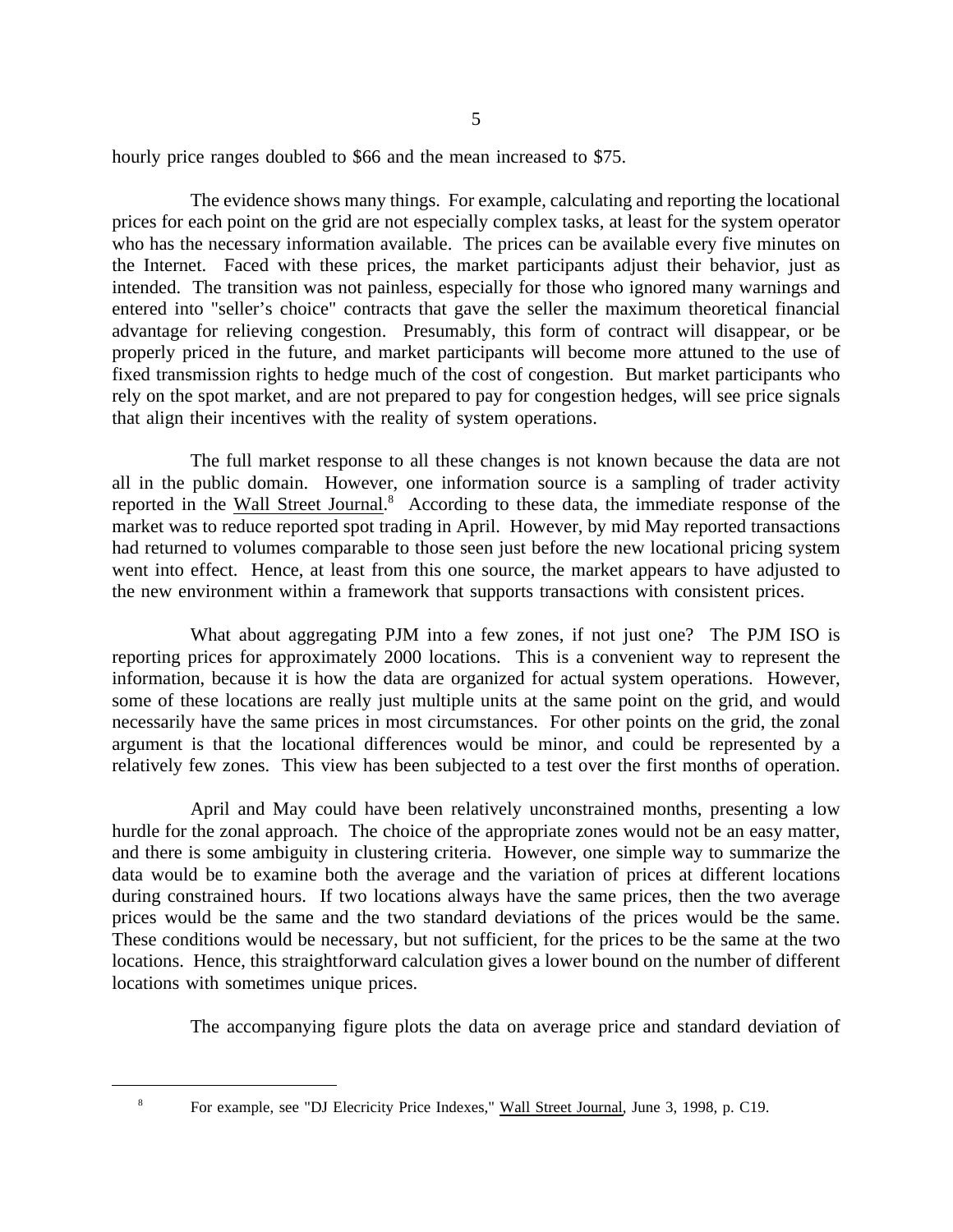price across 119 constrained hours in April for all the locations reported by the PJM ISO. There are 2000 points in the graph, one for each location. Were it true that there were only a few zones, the graph would show a few clusters of locations where the average prices were the same and the standard deviations were the same. In fact, there is substantial dispersion. After the first month of operation, there were 766 locations within PJM



where the price points did not overlap and were different by this lower bound test.

The corresponding data for May show a similar dispersion and higher costs of congestion. The accompanying figure plots the locational means and standard deviations in May, for which there were 789 different locations by this lower bound test. Furthermore, the differences were not the same in the two months. Using pooled data that calculates the averages and standard deviations for each location across both April and May, there were 821 different



locations where either the average price or the standard deviation differed from other locations. Presumably as more experience develops and different constraints appear, this number will grow. Recall that in a sufficiently interconnected network, a single thermal limit on a transmission line could create different prices at every location, sometimes very different prices. This is contrary to the intuition that arises from the misleading analogy to a simple radial transmission connection without any network interactions, where a single constraint results in only two prices. But the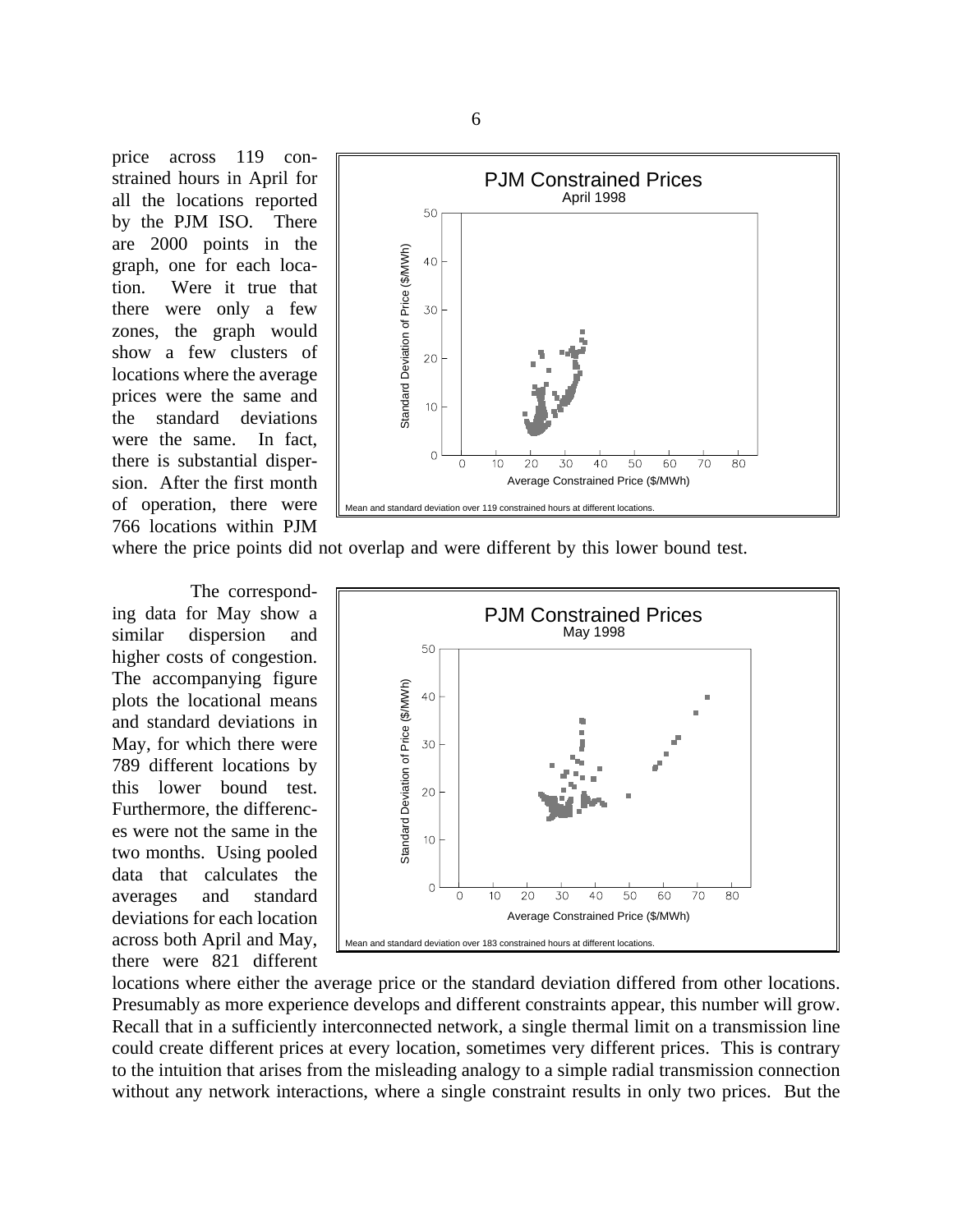network interactions and the many different prices are quite real and no surprise to the system operators.

The criterion of no difference in prices may be too strict, and we might be willing to declare two locations as the same if they are close enough. Defining the standard for close enough would be contentious, but it may be moot. If we accept the \$1 per MWh threshold above and ask how many separate zones would be necessary to cover all the points in the figures, the answer is 94 zones in April and 83 zones in May.<sup>9</sup> Again, these are not the same zones in each month. If we pool the months of April and May and apply the consistent threshold of \$0.50 per MWh difference over two months, we find 132 different zones needed to capture the variability in locational prices, so far. This is many more than the few zones predicted, and there is no reason to believe that we are finished adding to the list. Furthermore, as is obvious, the effect of locational pricing for "natural" zones is to produce the same price for all such locations. Hence, aggregating to zones where prices are almost the same still results in many zones and no apparent simplification with any meaning. We might as well do the simpler thing of using the locational prices at each location. Aggregating across the many real locations to a few zones, by contrast, necessarily means combining like with unlike, thereby recreating in microcosm the perverse incentives of the failed experiment with a single zone, leading to a breakdown of the non-discriminatory market and administrative restrictions on choice.

The interaction between reliability (with its inescapable physical realities) and economics will limit the acceptable ISO access and pricing rules for allocating scarce transmission capacity. It would be desirable to offer market participants flexibility in their own decisions. A great deal of flexibility in combining a range of bilateral schedules and spot transactions would be possible. However, the more varied and flexible the options for the market participants, the more important it will be to get the prices right, meaning consistent with the marginal impacts on the system. The whole point of the turn to greater reliance on competition is that the market participants will respond to incentives. As we have seen, if prices don't provide the right incentives, consistent with the impacts on the system, the participants will respond in their own interests without concern for the system effects, and the ISO will be driven inexorably to intervene in the market and restrict choice. With locational pricing, participant incentives are aligned. Buyers and sellers can buy and sell as they choose through the spot market at the locational prices. Or they can schedule bilateral transactions and pay the difference in locational prices as the charge for transmission usage. The result is flexible, non-discriminatory, and compatible with the mandates of reliability.

The experience of the first months in PJM illustrates the importance of using, or at least reporting the real locational marginal costs. The network effects can be surprising for virtually everyone other than experienced system operators. Our intuition about these impacts

<sup>&</sup>lt;sup>9</sup> Starting with separate zones for the ten service territories and sorting on the average and then the standard deviation. If we do not require the individual service territories to be separate zones, the number of distinct price zones is 60 in April. The corresponding figures for a \$5 per MWh threshold would be 28 and 10 zones, with and without separating service territories.